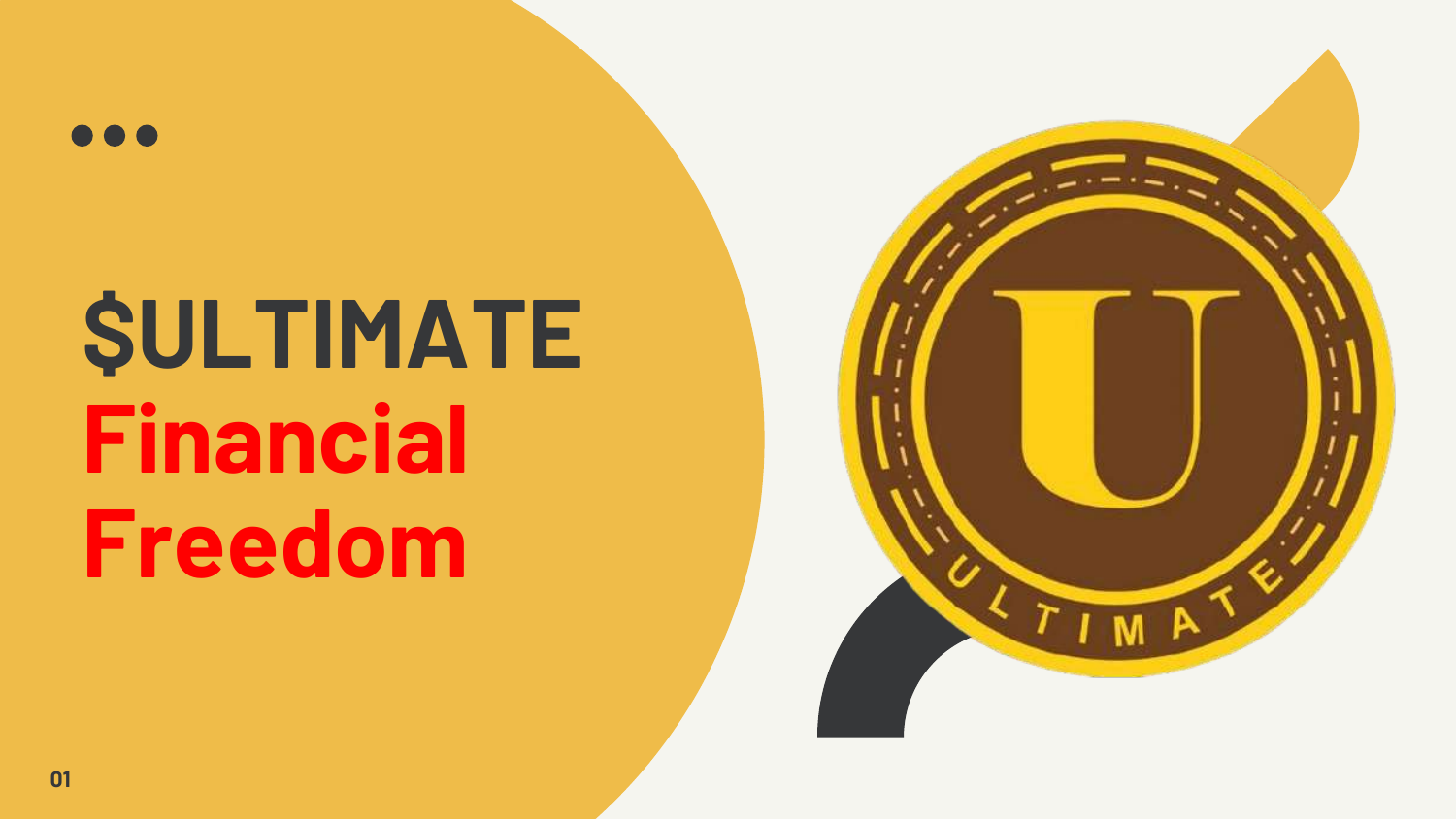

### **Introduction**

\$ULTIMATE is a complete NFT solution placing a special focus on metaverse and virtual reality. Tiara offers an immersive experience and a more personal way to enjoy NFTs.

\$ULTIMATE allows users to buy, mint and sell NFTs on its marketplace. Certified collections will be listed to guarantee users the authenticity of the collection they are buying.

Another important point is that \$UTI aims to address untapped markets and therefore real world use cases by offering frameworks such as ticketing, digital e-commerce, etc..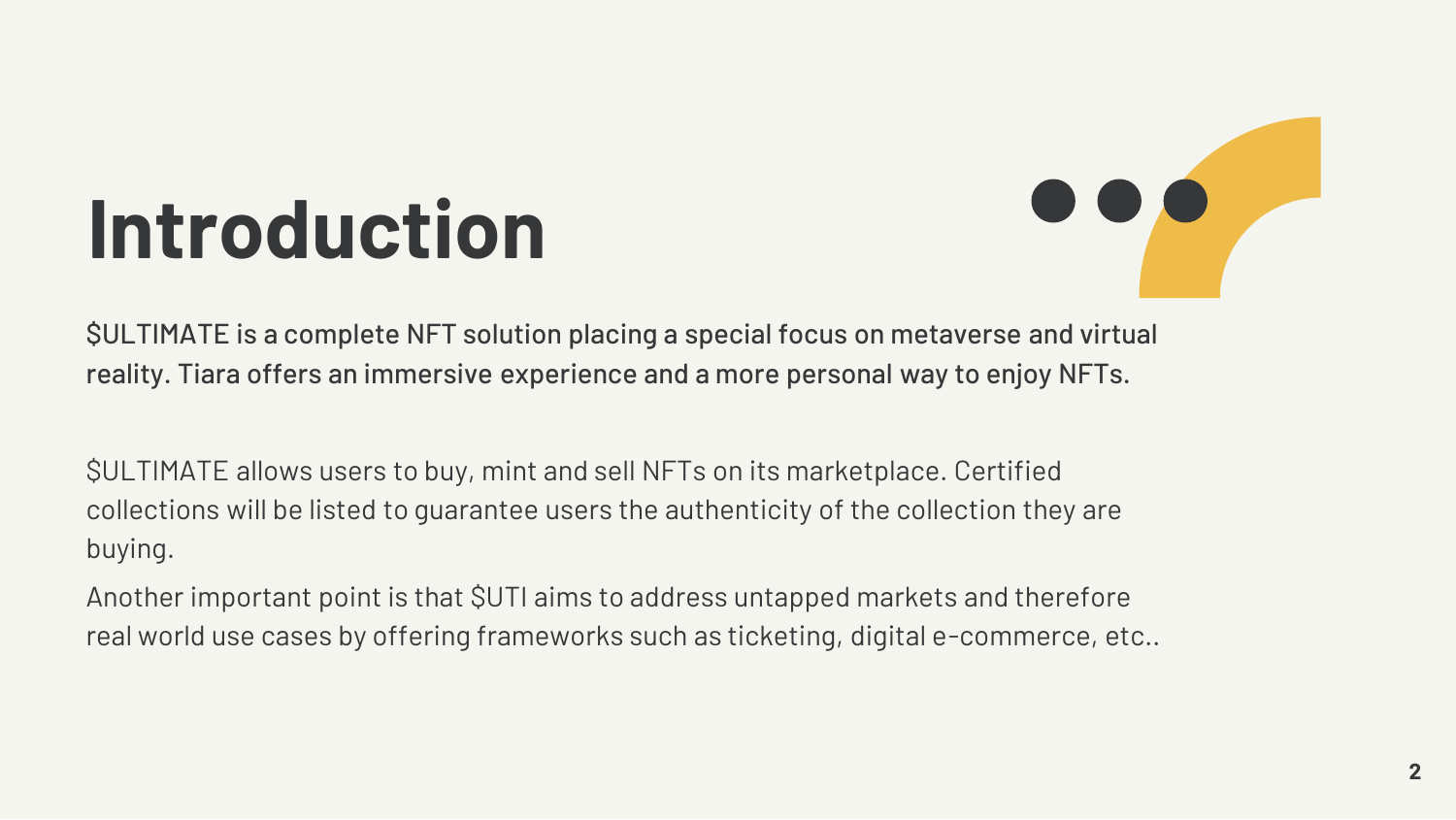

### **Why Choose BSC?**

Binance Smart Chain blockchain is therefore a perfect tech and a perfect match for \$ULTIMATE. This is one of the fastest blockchain network with extremely low operating fees. The efficiency creates a valuable user experience and the low fees allow everyone to participat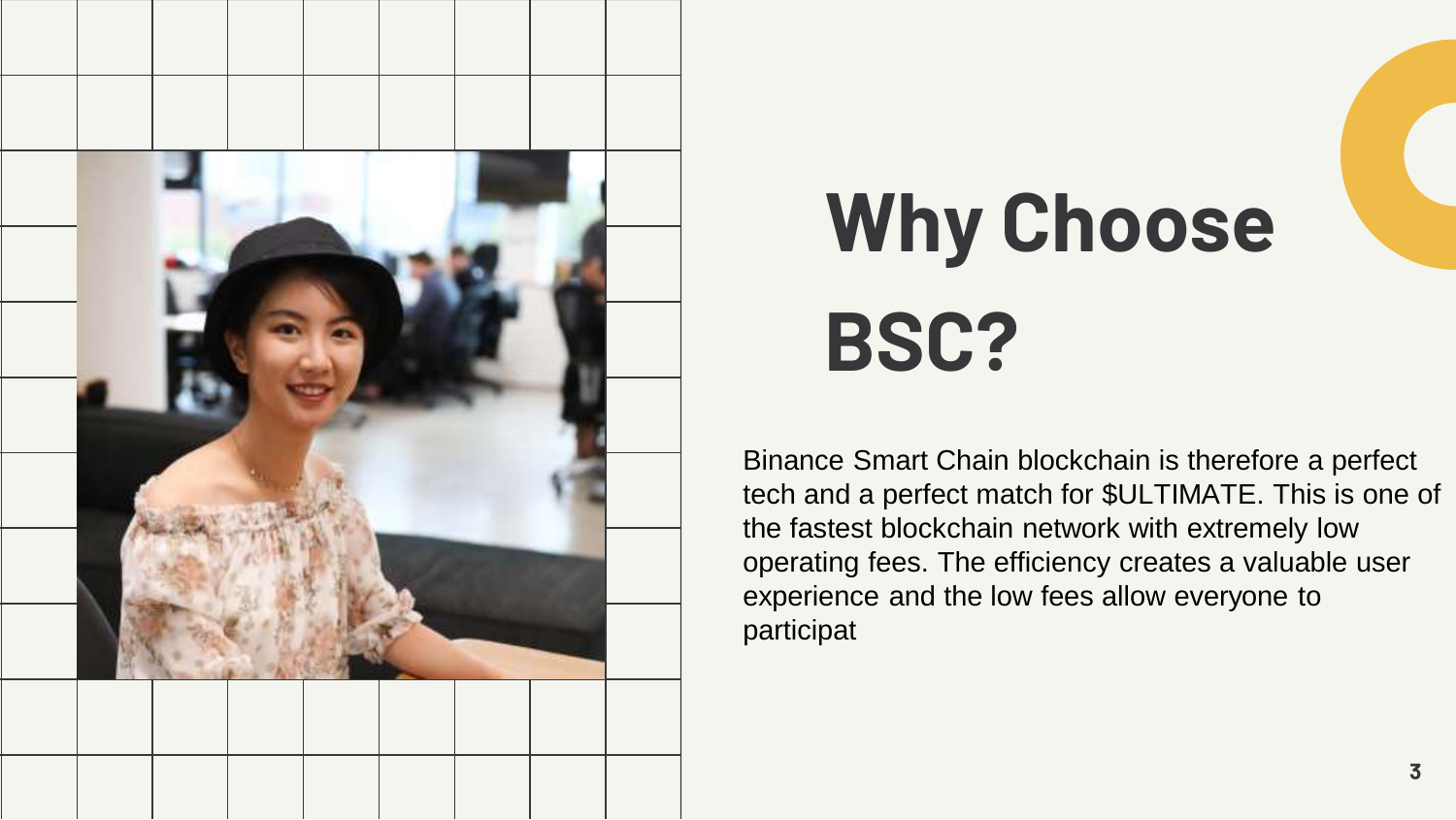

### **What Is an NFT?**

"In the real world, we have laws and deeds to prove and protect the ownership of valuable assets; in the virtual world, we now have NFTs"

An NFT is a digital asset that represents real-world objects like art, music, in-game items and videos. They are bought and sold online, frequently with cryptocurrency, and they are generally encoded with the same underlying software as many cryptos.

Although they've been around since 2014, NFTs are gaining notoriety now because they are becoming an increasingly popular way to buy and sell digital artwork.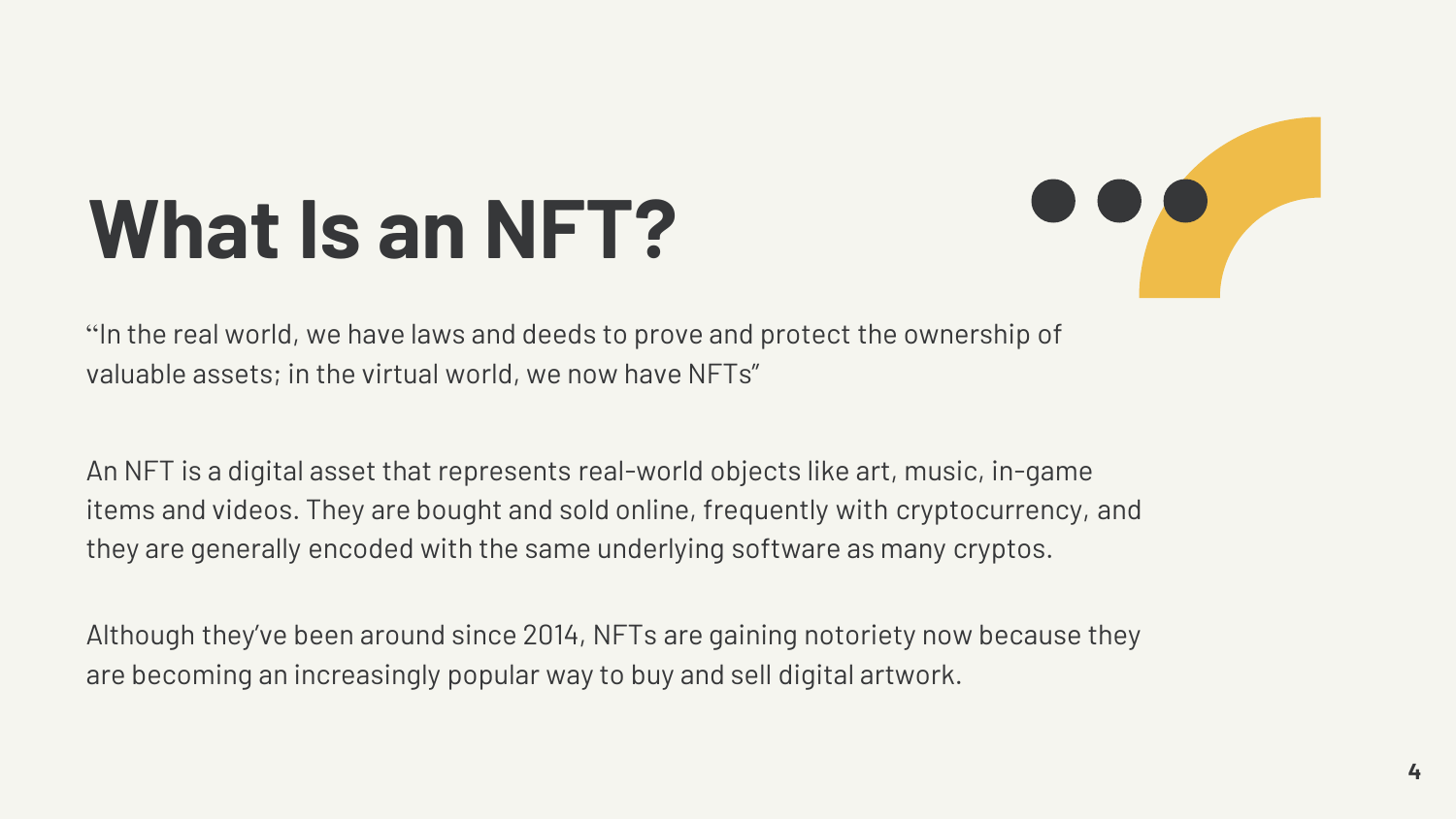# **What is the metaverse?**

Science fiction writer Neal Stephenson coined the term "metaverse" in his 1992 book Snow Crash, using it to mean a computer-generated universe. It is generally understood to be a highly immersive, shared virtual world where people gather to play games, socialise and to work.

It's also tied to the development of Web3.0, which some believe will be the next chapter of the internet's existence — one built on blockchains that, theoretically, will democratise access and power and weaken the grip of the biggest tech companies. .

In an idealized metaverse, every single user shares a single virtual world, where items and property persist for everyone between online sessions.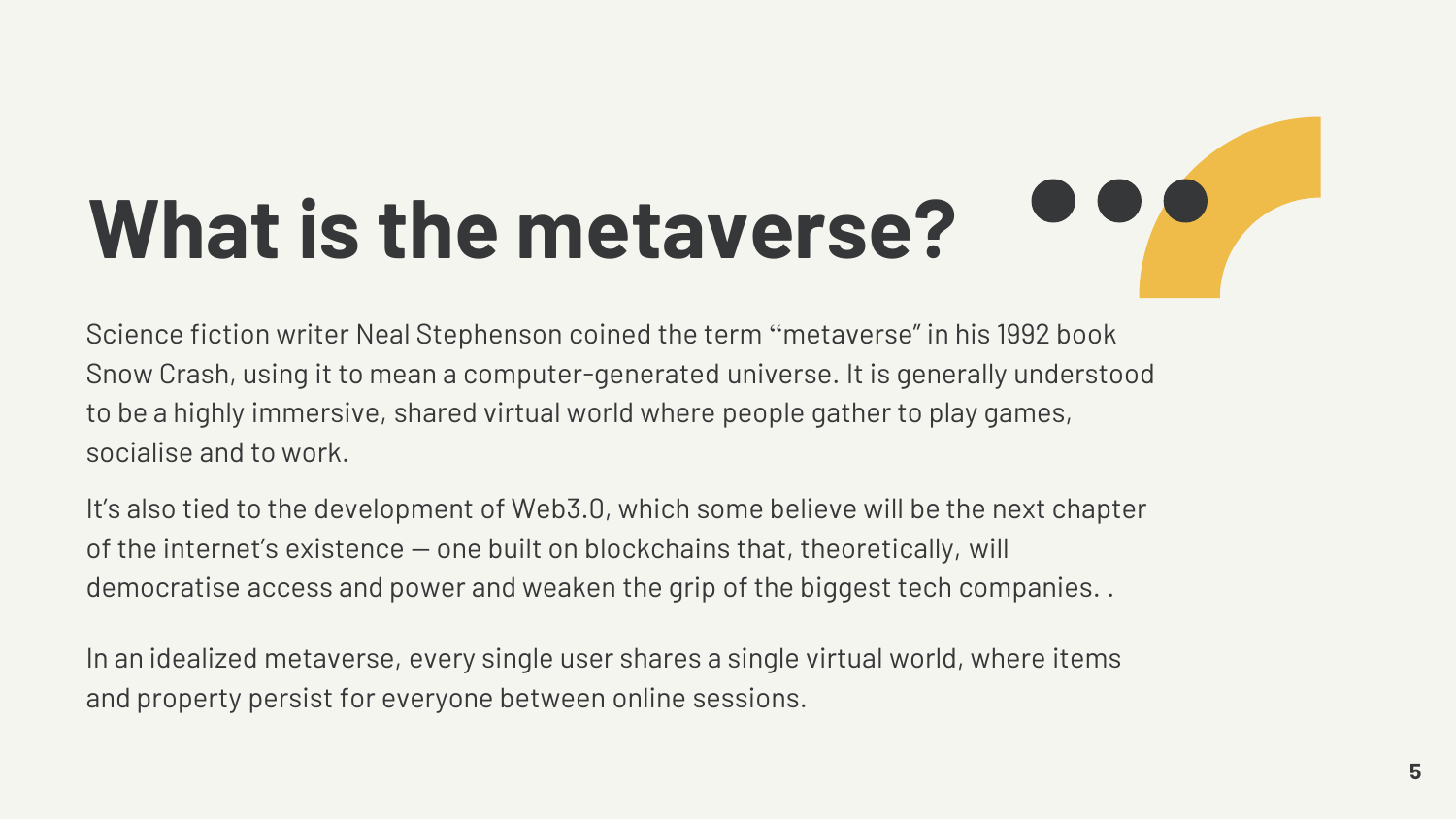### **What is Voted Site?**



Ultimate Voted Site aims to be **a crypto community platform to make cryptocurrency more accessible to the public**, provide entertaining features, developments and news.

A typical token voting platform is a website that sorts listed cryptocurrencies by the number of votes. Such a simple model allows different counterparties to reach their goals. So, websites get more ads sales by generating traffic from coming and voting people. Simultaneously, projects can gain attention from the passionate crypto communities by adding their coins for free on these token voting platforms. Finally, people could detect and invest in the most promising cryptocurrencies before these assets appear on leading trackers such as CoinMarketCap and Coingecko.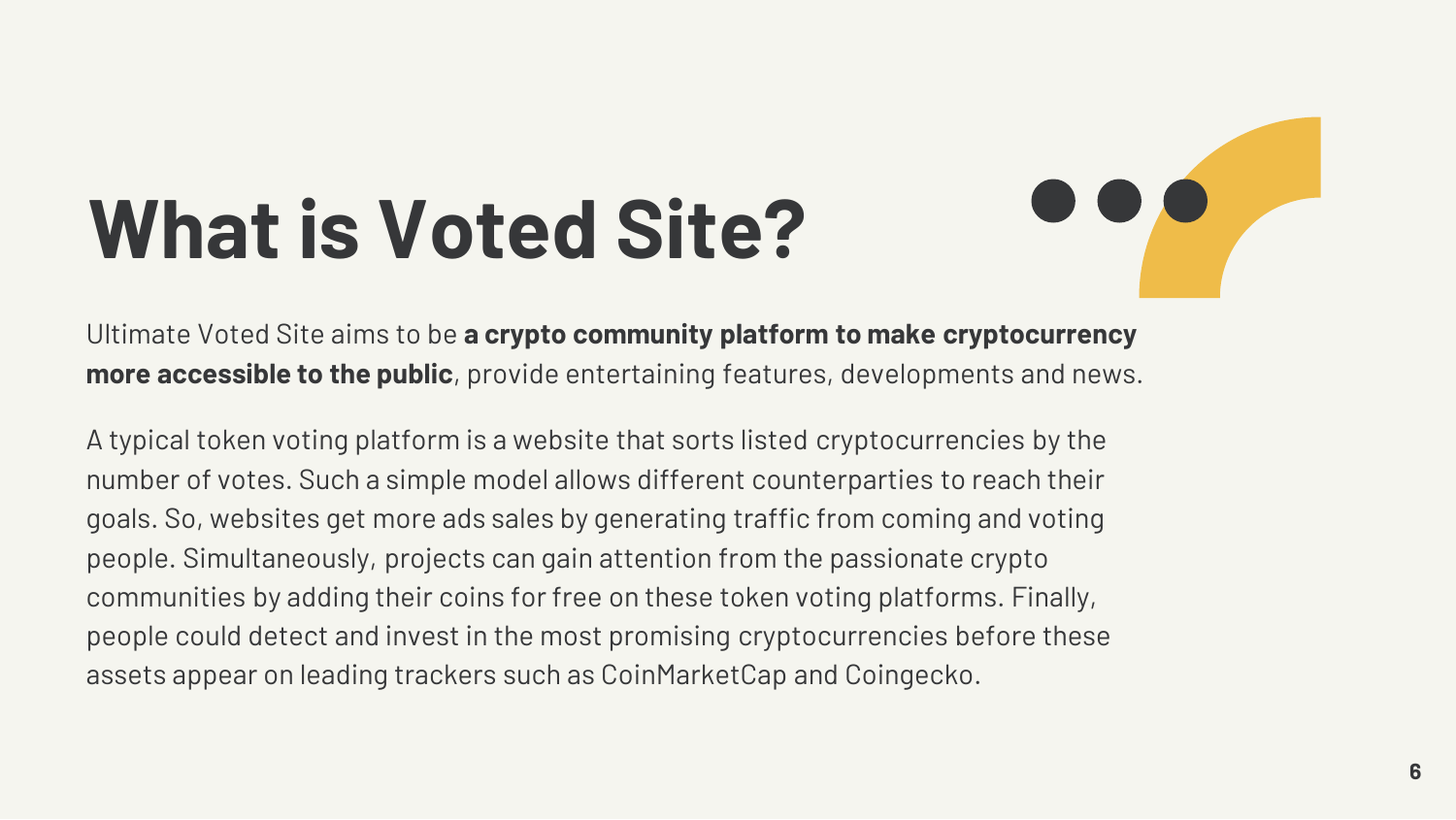### **Token Detail**

Blockchain : Binance Smart Chain (BSC)

Token Contract Address : 0xe6a33aeaa9e15a4cf0df88d5a6b684b61bbbf97b

Token Name : ULTIMATE

Token Symbol : UTI

Decimal : 18

Total Supply : 1,000,000,000,000 UTI

Rewards : BNB

Burn : Up to 20% Total Supply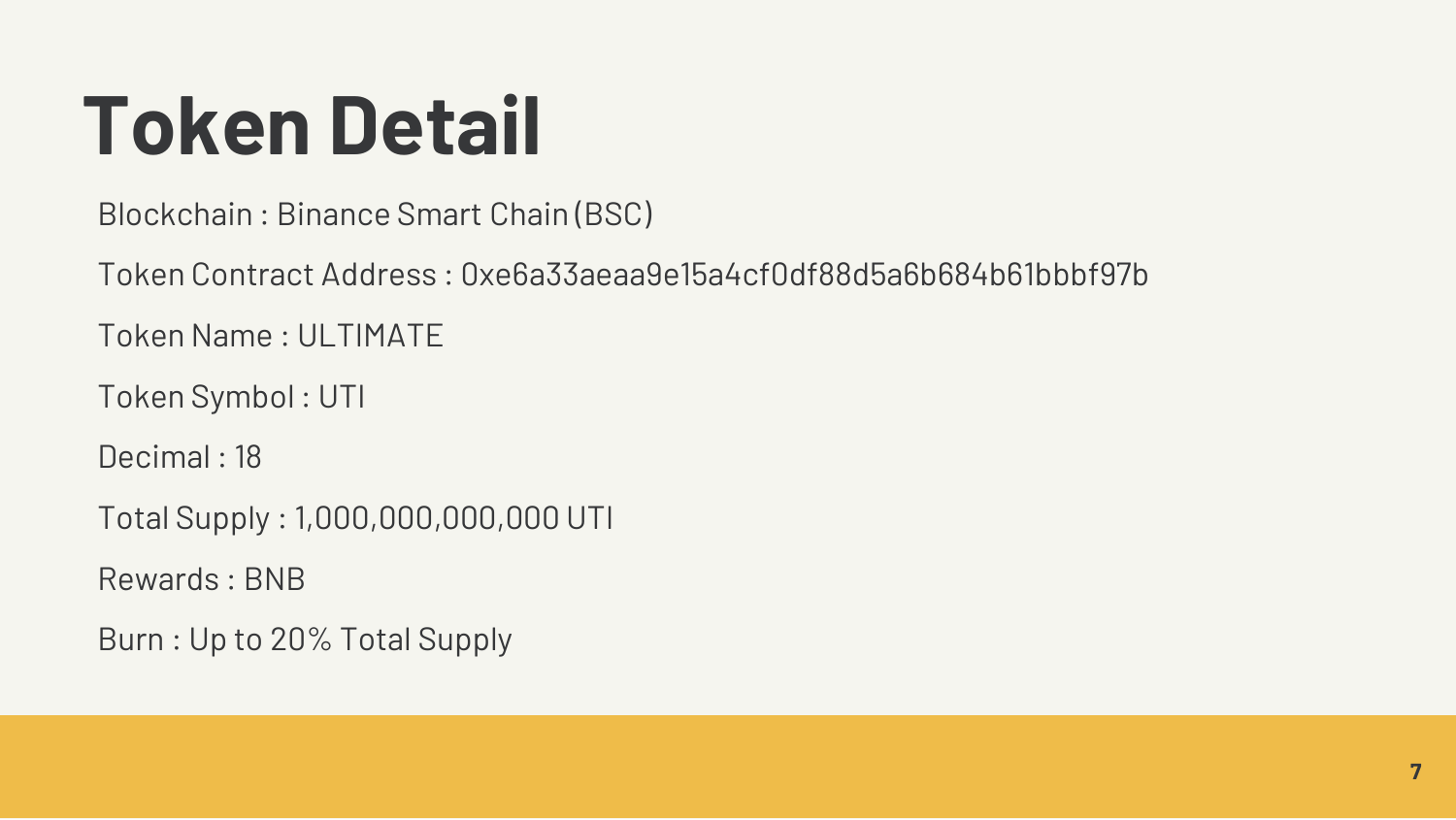### **Tokenomics**







10% BNB Rewards 10% of every buys & sells transaction will be distributed directly

5% Marketing Wallet 5% of every transaction will be distributed back to Marketing Wallet

1% Liquidity Locked there are security features to keep your investment safe & 2% BuyBack **Wallet**